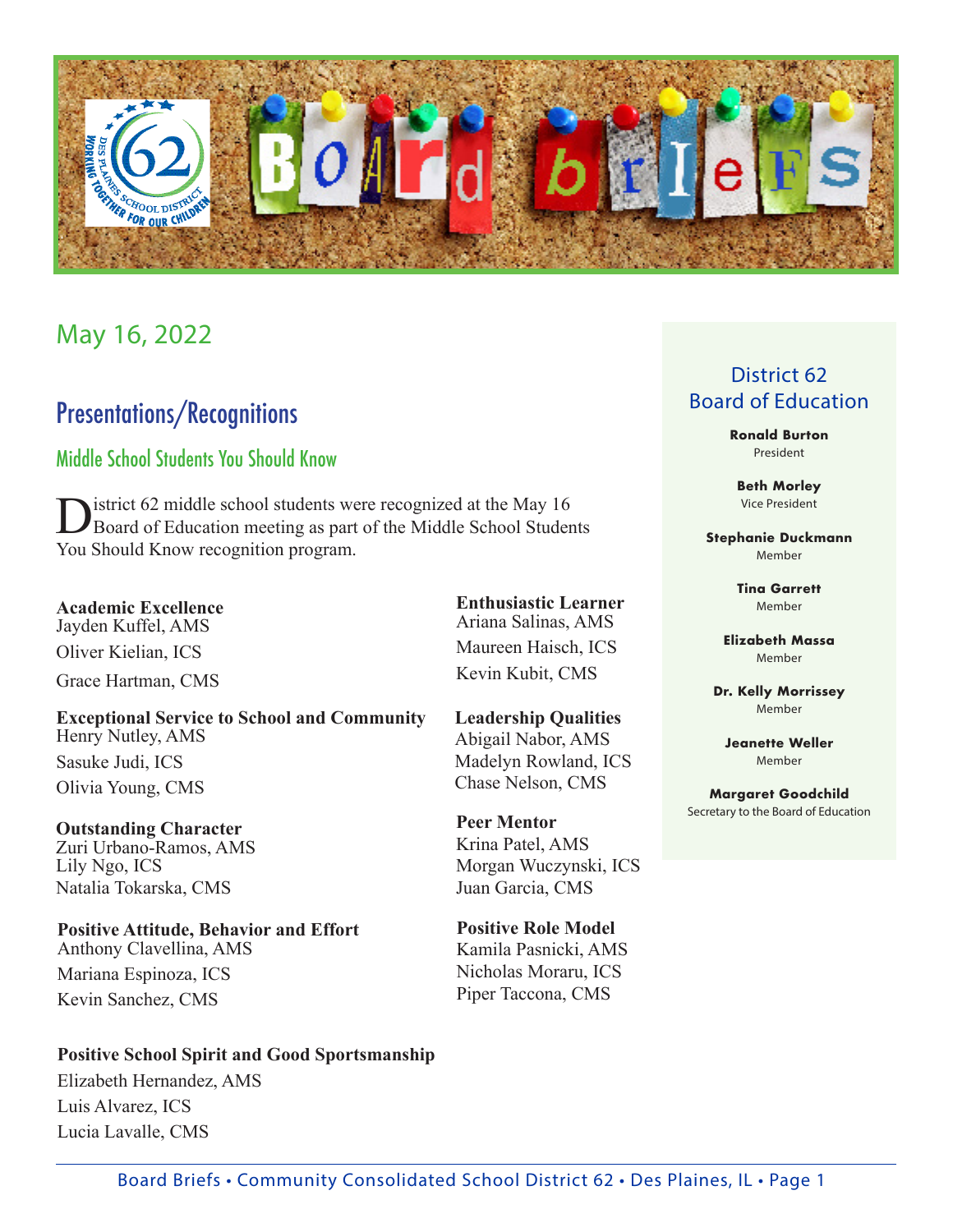# Student Learning and Support Services

## Monitoring of District Goals

The Board of Education received an update from the Instructional Services Department regarding student growth and engagement and how it aligns with the Strategic Plan. A copy of the presentation can be accessed [here.](https://go.boarddocs.com/il/d62/Board.nsf/files/CEARCJ6D58EA/$file/2022_0516%20Looking%20Forward%20Presentation.pdf)

## Review of Student/Parent Handbook

ssistant Superintendent for Student Services Dr. Ellen Swanson provided a brief overview of the Student/Parent Handbook proposed revisions that will be published electronically for the FY23 school year.

#### Developmental Budget

Assistant Superintendent Mark Bertolozzi reviewed the developmental budget for the upcoming school year. The purpose of this developmental budget is to provide the Board of Education with an early look at the tentative budget. The final budget will be adopted in September.

Listed below are dates related to 2022-2023 budget development:

• Monday, May 16, 2022: The Board of Education receives the initial developmental FY2023 budget assumptions and approves the release of the FY2022 purchase orders

• Monday, August 8, 2022: The Board of Education receives and adopts the Tentative FY2023 Budget

• Monday, September 19, 2022: The Board of Education receives and

adopts the Final FY2023 Budget



## Consent Agenda

Assistant Principal of Iroquois Community **School** 

John Rey was named Assistant<br>Principal of Special Education at Tohn Rey was named Assistant Iroquois Community School.

#### District 62 Administration

**Dr. Paul Hertel** Superintendent of Schools

**Dr. Michael Amadei,** Associate Superintendent

**Mark Bertolozzi**, Assistant Superintendent of Business Services

**Dr. Laura Sangroula**, Assistant Superintendent for Instructional Services

**Dr. Ellen Swanson**, Assistant Superintendent for Student Services

**Adam Denenberg** Chief Technology Officer

**Milagros Bravo**, Director for Second Language Learners' Programs

**Jennifer Tempest Bova**, Director of Community Relations

**Margarite Beniaris**, Director of Student Services

**Dr. Julie Fogarty,** Director of Curriculum

**Michael Vilendrer**, Director of Operations, Maintenance and Transportation

**Christina Bowman**, Curriculum Coordinator and Data Specialist

**Elizabeth Juskiewicz**, ELL Coordinator

**Carlos Rojas**, ELL Coordinator

**Erica Tae**, ELL Coordinator

**Jill Dzik**, Student Services Coordinator

**Xrisovalantou "Valia" Garbis**, Student Services Coordinator

**Benjamin Keele,** Student Services Coordinator

**Kristan Krupinski**, Student Services Coordinator

**Rosemary Slivka,** Student Services Coordinator

**Katerina Vaselopulos,** Student Services Coordinator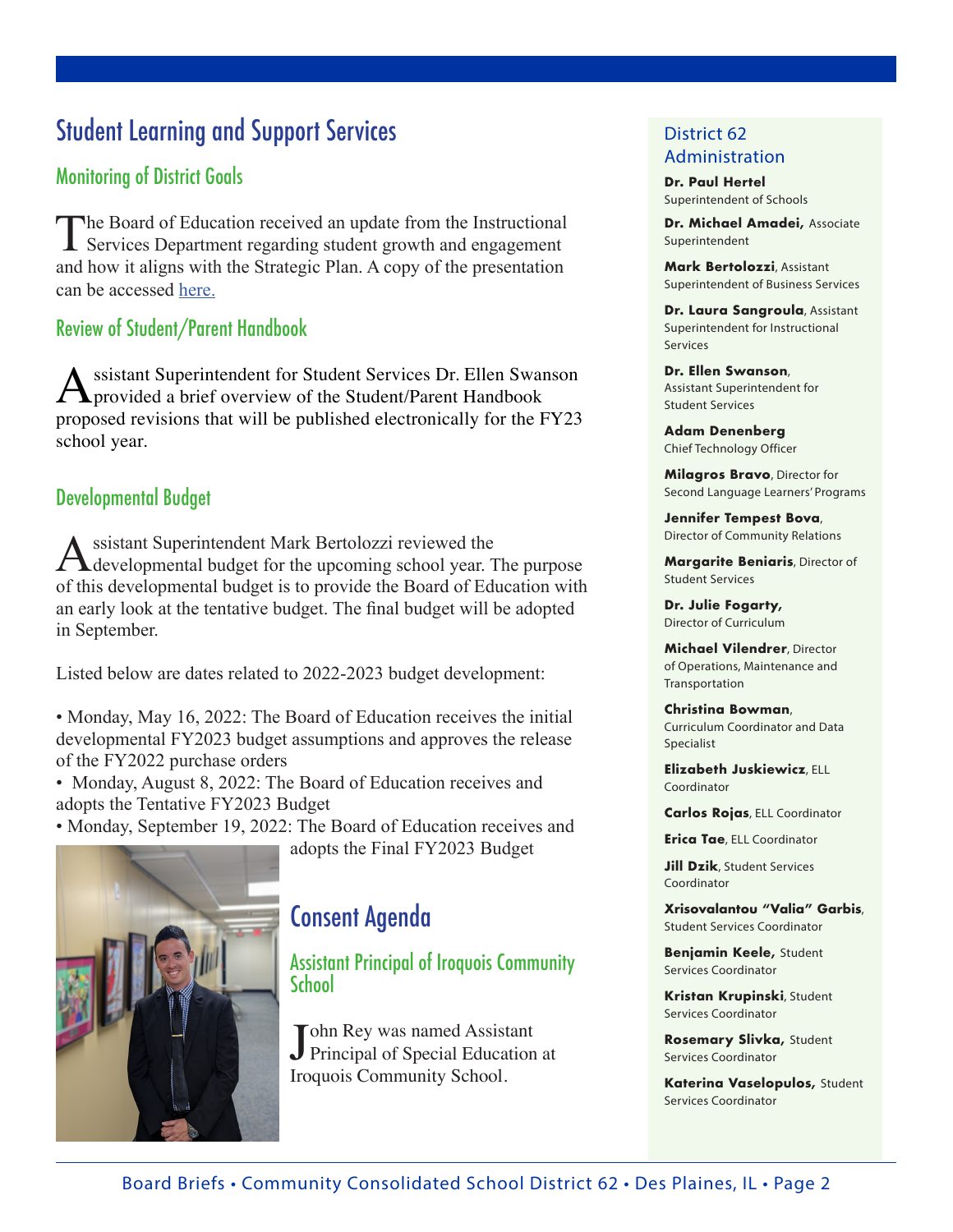"As a former student in District 62, I look forward to serving the community/schools that I had the wonderful opportunity to be educated in. District 62 has provided me with the education, background, and skills it requires to be a lifelong learner," said Rey. "I cannot wait to bring my knowledge, skills and leadership that I have gained during my time as a special education teacher and department leader to District 62."

Rey has eight years of experience in public education, having served most recently as a special education teacher at Gemini Middle School in East Maine School District 63 where he also served as department leader.

## North Elementary School Principal

**Narolyn Allar was named Principal of North Elementary School.** 

"I am excited to work collaboratively with the students, staff and families of North," said Allar. "I look forward to learning alongside the North community on our path to excellence."

Allar comes to the district with nearly 20 years of experience in education in Schaumburg School District 54.



#### Director for Second Language Learners Programs



Elizabeth (Libby) Juskiewicz was named Director for Second Language Learners.

The Director for Second Language Learners is responsible for providing leadership in meeting the district's vision, mission and goals by directing the district's English as a Second Language, Bilingual, and World Language programs.

Juskiewicz will replace Milagros Bravo who will retire at the end of this school year after spending the last 20 years with District 62.

"Ms. Bravo has dedicated her years at District 62 to supporting our English learner students and their families," said Associate Superintendent Dr. Michael Amadei who will become Superintendent on July 1. "She has fostered very

strong and genuine relationships and I know she will be deeply missed when she retires. We thank her for her service and commitment to District 62 and wish Ms. Bravo all the best in her retirement."

"I am both humbled and excited to be able to continue as part of the District 62 community," said Juskiewicz. "I hope to build strong school-community relationships in support of student learning and growth."

Juskiewicz has been a presence in the district for 25 years. Currently, she is an English Language Learner (ELL) Coordinator, having served in that role for the past five years.